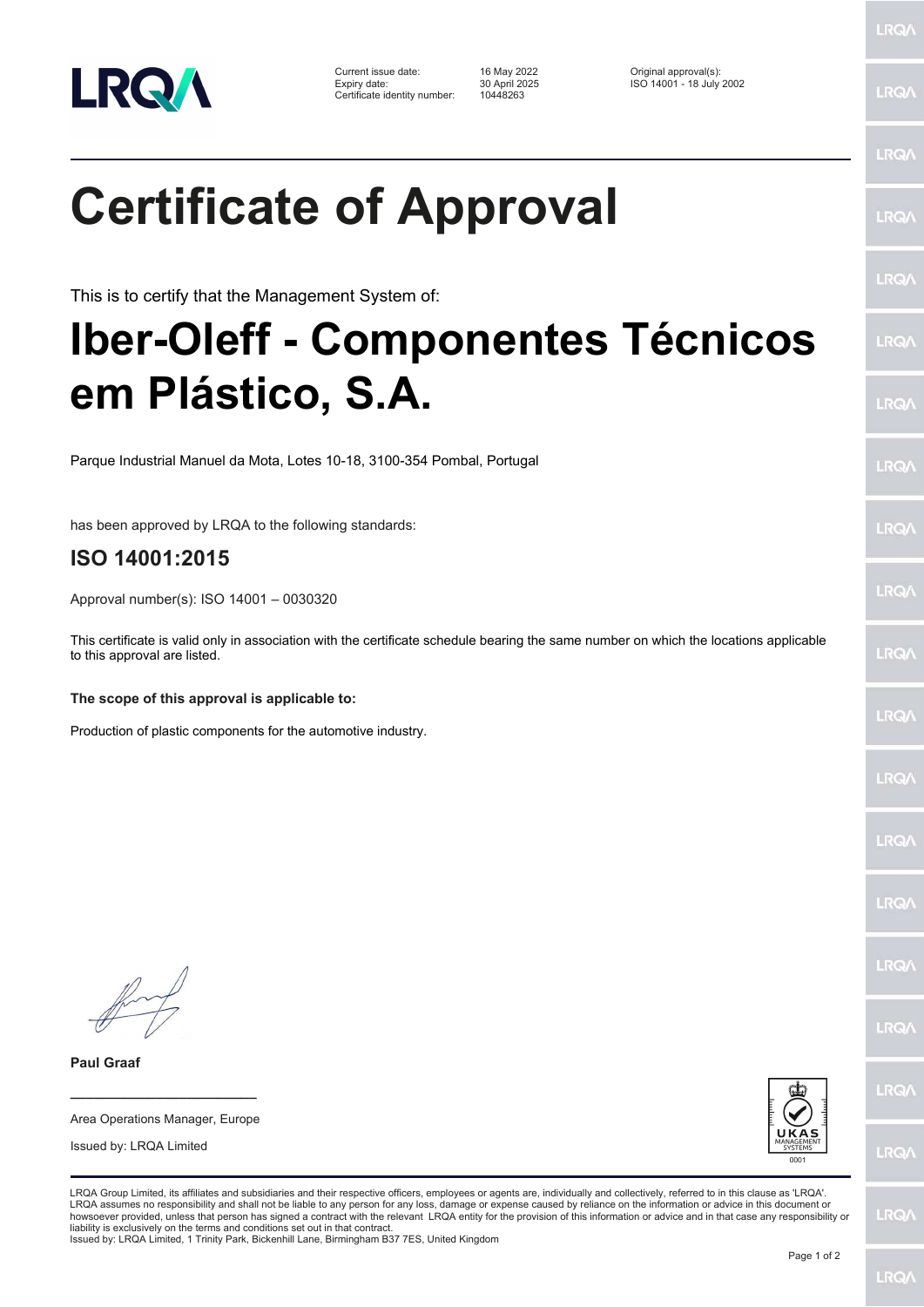

**LRQA** 

Certificate identity number: 10448263

| <b>Certificate Schedule</b>                                                                                                              |                                                                                                                                                                                                                                                                                                                                                                                                                                                                                                                                                                | <b>LRQ/\</b> |
|------------------------------------------------------------------------------------------------------------------------------------------|----------------------------------------------------------------------------------------------------------------------------------------------------------------------------------------------------------------------------------------------------------------------------------------------------------------------------------------------------------------------------------------------------------------------------------------------------------------------------------------------------------------------------------------------------------------|--------------|
| Location                                                                                                                                 | <b>Activities</b>                                                                                                                                                                                                                                                                                                                                                                                                                                                                                                                                              | <b>LRQA</b>  |
| Iber-Oleff - Componentes Técnicos em Plástico, S.A.<br>Parque Industrial Manuel da Mota, Lotes 10-18,<br>3100-354 Pombal, Portugal       | ISO 14001:2015<br>Production of plastic components for the automotive<br>industry.                                                                                                                                                                                                                                                                                                                                                                                                                                                                             | <b>LRQA</b>  |
| Iber-Oleff - Componentes Técnicos em Plástico, S.A.<br>Zona Industrial Rua de França Lotes 32 / 33,<br>2430-028 Marinha Grande, Portugal | ISO 14001:2015<br>Production of plastic components for the automotive<br>industry.                                                                                                                                                                                                                                                                                                                                                                                                                                                                             | <b>LRQA</b>  |
|                                                                                                                                          |                                                                                                                                                                                                                                                                                                                                                                                                                                                                                                                                                                | <b>LRQ/\</b> |
|                                                                                                                                          |                                                                                                                                                                                                                                                                                                                                                                                                                                                                                                                                                                | <b>LRQA</b>  |
|                                                                                                                                          |                                                                                                                                                                                                                                                                                                                                                                                                                                                                                                                                                                | <b>LRQA</b>  |
|                                                                                                                                          |                                                                                                                                                                                                                                                                                                                                                                                                                                                                                                                                                                | <b>LRQA</b>  |
|                                                                                                                                          |                                                                                                                                                                                                                                                                                                                                                                                                                                                                                                                                                                | <b>LRQA</b>  |
|                                                                                                                                          |                                                                                                                                                                                                                                                                                                                                                                                                                                                                                                                                                                | <b>LRQA</b>  |
|                                                                                                                                          |                                                                                                                                                                                                                                                                                                                                                                                                                                                                                                                                                                | <b>LRQA</b>  |
|                                                                                                                                          |                                                                                                                                                                                                                                                                                                                                                                                                                                                                                                                                                                | <b>LRQA</b>  |
|                                                                                                                                          |                                                                                                                                                                                                                                                                                                                                                                                                                                                                                                                                                                | <b>LRQA</b>  |
|                                                                                                                                          |                                                                                                                                                                                                                                                                                                                                                                                                                                                                                                                                                                | <b>LRQA</b>  |
|                                                                                                                                          |                                                                                                                                                                                                                                                                                                                                                                                                                                                                                                                                                                | <b>LRQA</b>  |
|                                                                                                                                          | UKAS<br>MANAGEMENT<br>0001                                                                                                                                                                                                                                                                                                                                                                                                                                                                                                                                     | <b>LRQA</b>  |
|                                                                                                                                          | LRQA Group Limited, its affiliates and subsidiaries and their respective officers, employees or agents are, individually and collectively, referred to in this clause as 'LRQA'. LRQA<br>assumes no responsibility and shall not be liable to any person for any loss, damage or expense caused by reliance on the information or advice in this document or howsoever<br>provided, unless that person has signed a contract with the relevant LRQA entity for the provision of this information or advice and in that case any responsibility or liability is | <b>LRQA</b>  |

assumes no responsibility and shall not be liable to any person for any loss, damage or expense caused by reliance on the information or advice in this document or howsoever<br>provided, unless that person has signed a contra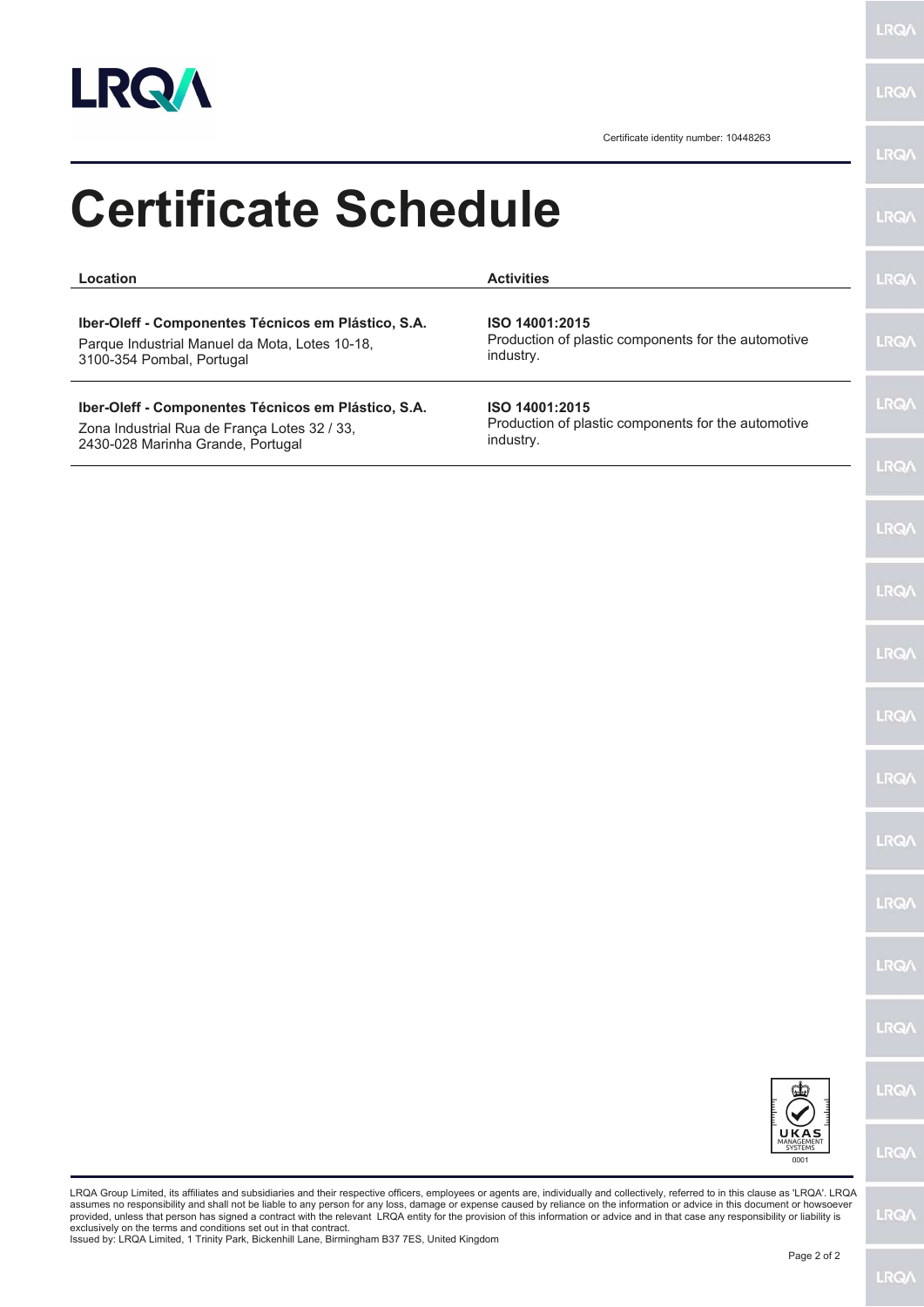

Data atual deste Certificado: 16 Maio 2022<br>Data de Validade: 30 Abril 2025 Número de Certificado:

16 Maio 2022 **ISO ENGLE DE LA CONCESSE DE LA CONCESSE DE LA 2002**<br>10448262 **ISO 14001 - 18 Julho 2002** 

LRQ/

LRQ/

LRQ/

LRQ/

LRQ/

LRQ/

LRQ/

LRQ/

**LRQA** 

LRQ/

LRQ/

LRQ/

LRQ/

**LRQA** 

 $RQ$ 

**LROA** 

LRQ/

LRQ/

**LRQA** 

LRQ/

# **Certificado de Aprovação**

Certifica-se que o Sistema de Gestão da:

## **Iber-Oleff - Componentes Técnicos em Plástico, S.A.**

Parque Industrial Manuel da Mota, Lotes 10-18, 3100-354 Pombal, Portugal

foi aprovado pelo LRQA de acordo com as seguintes normas:

### **ISO 14001:2015**

Números de Aprovação: ISO 14001 – 0030320

Este certificado só é válido junto com a folha anexa do mesmo número que lista os locais a que esta aprovação é aplicável.

**O âmbito desta aprovação é aplicável a:**

Produção de componentes em plástico para a indústria automóvel.

**\_\_\_\_\_\_\_\_\_\_\_\_\_\_\_\_\_\_\_\_\_\_\_\_** Area Operations Manager, Europe

Emitido por: LRQA Limited

**Paul Graaf**



LRQA Group Limited, its affiliates and subsidiaries and their respective officers, employees or agents are, individually and collectively, referred to in this clause as 'LRQA'. LRQA assumes no responsibility and shall not be liable to any person for any loss, damage or expense caused by reliance on the information or advice in this document or<br>howsoever provided, unless that person has signed a c liability is exclusively on the terms and conditions set out in that contract.

Issued by: LRQA Limited, 1 Trinity Park, Bickenhill Lane, Birmingham B37 7ES, United Kingdom